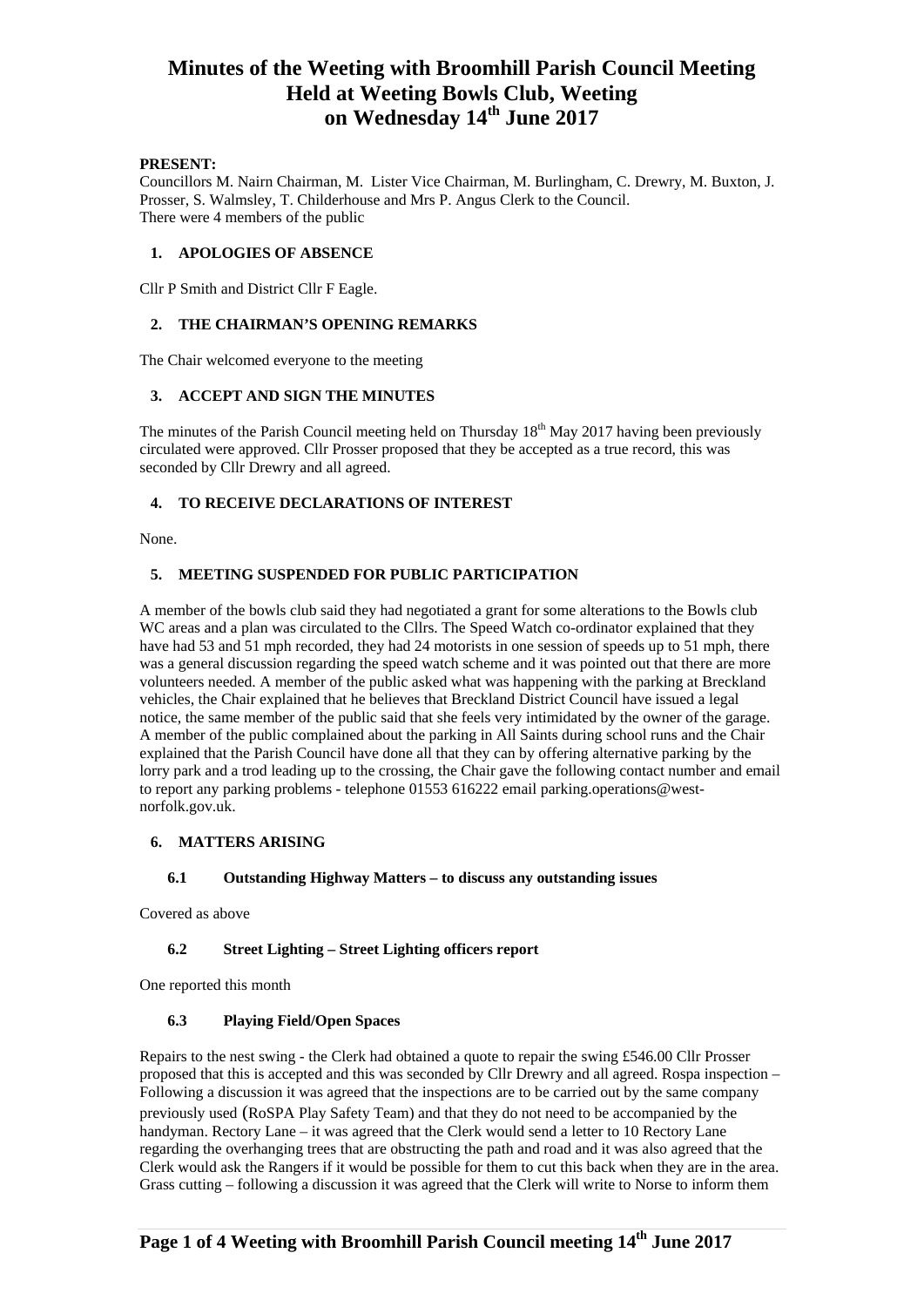# **Minutes of the Weeting with Broomhill Parish Council Meeting Held at Weeting Bowls Club, Weeting on Wednesday 14th June 2017**

that the Parish Council received numerous complaints regarding the lack of grass cutting during May, Cllr Lister said that they did not cut the grass for at least 4 weeks.

## **6.4 Weeting Village Fayre**

Cllr Drewry explained that the Fayre made £155 on the stalls, £40 on car boot, £122 on the raffle, £111.05 on the bouncy castle. Cllr Lister said that the BBQ took £138 total profit, over 60s took £141(it was £300 last year), the Bowls Club took £30 and the Coconut Shire took £22, Cllr Lister was unable contact the Church to find out how they did, Cllr Childerhouse said that the Pre-School took £50.00. Cllr Lister said that she received complaints because the Fire Engine and Steam Engine did not turn up. The Chairs said that the Climbing Tower also did not turn up. Following a discussion, it was agreed that more help is needed for next year's Fayre.

#### **6.5 Tree Maintenance and Power cuts**

Letter has been sent to EDF – the clerk has not heard back,

## **6.6 July meeting**

The Chair reminded everyone that the meeting in July will be on Thursday the  $27<sup>th</sup>$  back in the Village Hall.

# **7. REPORTS**

## **7.1 Chairman's Report**

Nothing to report

-

#### **7.2 Clerks Report**

Report for May/June as follows.

- Sent all documents off to Mazars for year-end external audit
- Reported to Breckland Council the debris outside the shop
- Wrote to EDF energy regarding trees in Rectory Lane haven't heard back yet will chase next week if no response
- Met with Norse regarding cutting the grass on the football field
- Organized for Fenland Leisure to inspect the broken swing
- I have the report from Wickstead regarding the adult fitness there are a couple of things on their but not urgent I need to study it and have a word with them
- Organized for the website to be updated regarding new district Councillor
- Organized for the Police notice to go on website regarding terrorism
- Contacted Norse to chase them up regarding the lack of grass cutting in May.

# **7.3 Village Handyman Report**

Mr Reay was not at the meeting and had given the Clerk the following report to read out on his behalf:

Fitted new posts x2 and straining wire with bolts on the stock fence on the dog walk corner by the teen shelter, fitted 4 stumps on the picnic bench in play area, stench and post at front of Village Hall car park, removed large cabinet from bottle bank area, fitted plywood over hole in bus shelter roof, did running repairs on 2 notice boards, cut back overhanging branches on dog walk, fixed chain back on to the junior swing with the help of Mr David Childerhouse, Fitted new litter bin by the teen shelter, fitted concrete repair post to rotting dog walk post and end of fence by the teen shelter, fitted Village Hall car park barrier with top rail and replaced rotting support post.

A discussion took place regarding the number of hours that the handyman is currently working and Cllr Childerhouse suggested that his monthly report is circulated to all Cllrs and after a month or so this can be discussed again when everyone can see exactly what duties are being carried out by Mr Reay and if some should be carried out by the Cllrs and Clerk.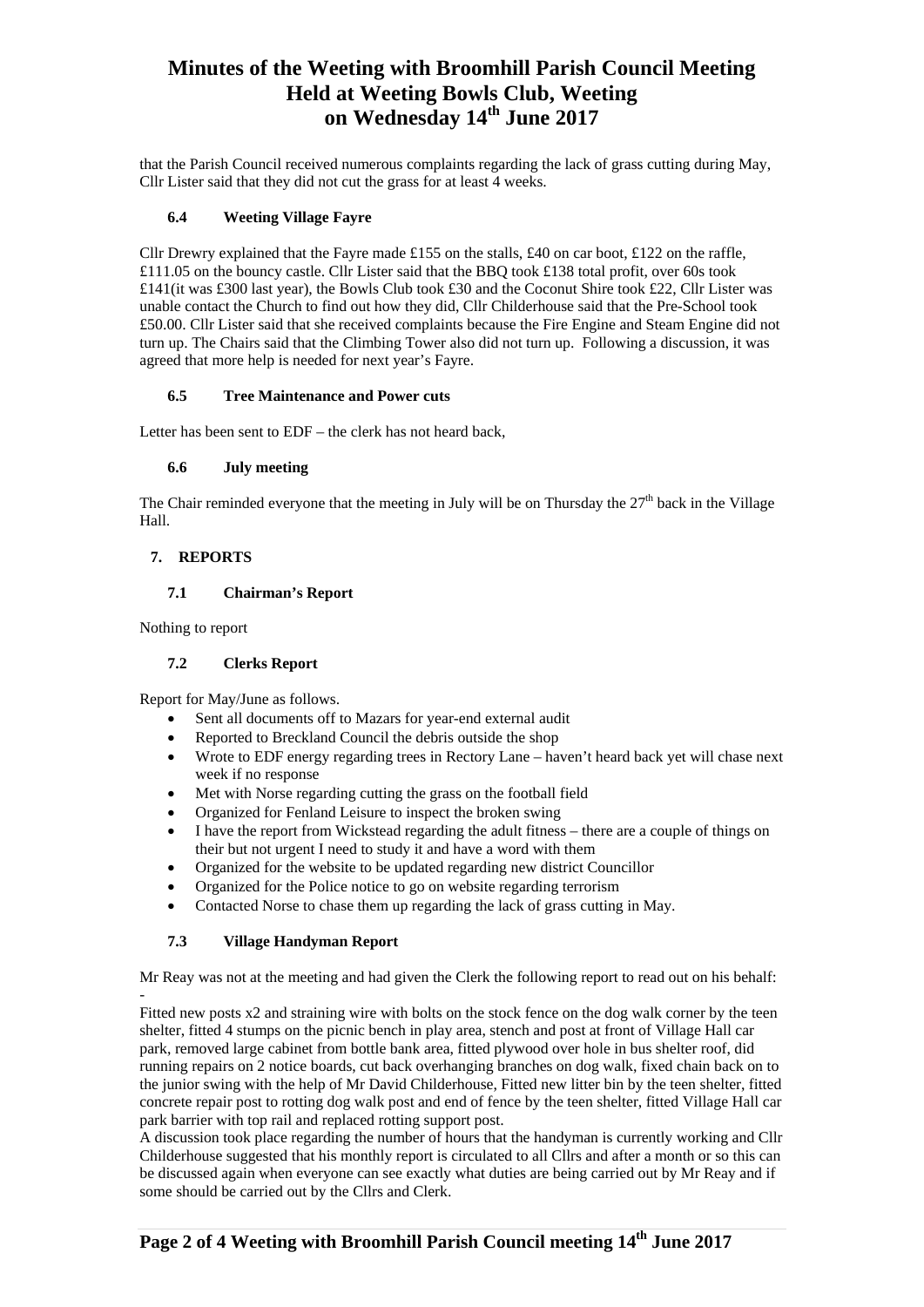# **Minutes of the Weeting with Broomhill Parish Council Meeting Held at Weeting Bowls Club, Weeting**  on Wednesday 14<sup>th</sup> June 2017

## **7.4 Bowls Club Report**

Cllr Lister said that they have some new polo shirts that have been sponsored by Goff, they are having a karaoke on the Steam Engine Weekend  $(14<sup>th</sup> 15<sup>th</sup>$  and  $16<sup>th</sup>$  July), there are more playing members, they have received a grant towards the new WC areas, the bowling green is looking very good, Morris has made a new gate and repaired the roof on the shed and cleared the guttering. They have asked if they can have a burger van outside when they have any events such as music nights, this was requested because they cannot use their kitchen to prepare food for sale, it was suggested that they could apply for a grant for a new kitchen.

# **7.5 Village Hall Report**

No report

## **7.6 District Councillors Report**

Not at meeting

# **7.7 County Councillors Report**

Not at meeting

#### **8. CORRESPONDENCE – To report on any outstanding correspondence received by the Council**

*( The public were excluded from this part of the meeting)* A Letter received from Mr Reay asking for a Death in Service payment and also regarding a Gratuity Payment upon his retirement which had been previously discussed had been circulated to the Cllrs prior to the meeting and following a discussion it was agreed that the Clerk would write to confirm that with regards to the Death in Service payment no such payment can be awarded without Mr Reay contributing towards this by way of a Pension Scheme and the Gratuity payment agreement would remain as previously agreed and recorded in the minutes for the meeting dated  $20^{th}$  April item 9.3 and confirmed in writing to Mr Reay on the 9<sup>th</sup> May 2017.

# **9. FINANCE**

# **9.1 To Agree and Sign the Payments for May/June Invoices**

The following payments were agreed and authorised on Thursday the 14th June 2017, this was proposed by Cllr Buxton, seconded by Cllr Lister and all agreed. The cheques were signed by Cllrs M Burlingham and M Nairn.

| <b>Balance for May 2017</b>                 |                                                                    | £39,629.37   |
|---------------------------------------------|--------------------------------------------------------------------|--------------|
|                                             | Minus the following direct debits                                  |              |
| E-On Street Lights                          |                                                                    | £472.42      |
| E-On Street Lights Parrots Piece            |                                                                    | £10.36       |
| Viridor Waste Collection                    |                                                                    | £49.92       |
| Mr J Reay Salary Paid by SO                 |                                                                    | £200.00      |
| <b>Total Direct Debits</b>                  |                                                                    | £732.70      |
|                                             | Plus the following receipts                                        |              |
| <b>Weeting Bowls</b>                        |                                                                    | £18.75       |
| Weeting Village Hall                        |                                                                    | £1.00        |
| <b>Total Income</b>                         |                                                                    | £19.75       |
| <b>Total after Direct Debits and Income</b> |                                                                    | £38,916.42   |
| <b>Cheques</b>                              | <b>Description</b>                                                 | <b>Total</b> |
| 400048                                      | Mrs P Angus - Salary 43.33 hours per month $\text{\pounds}467.68/$ |              |
|                                             | Office Allowance £25.00/ Post £2.72/ Phone £140.70                 | £510.10      |
| 400049                                      | Mr J Reay - Salary 69 hours £324.73                                |              |